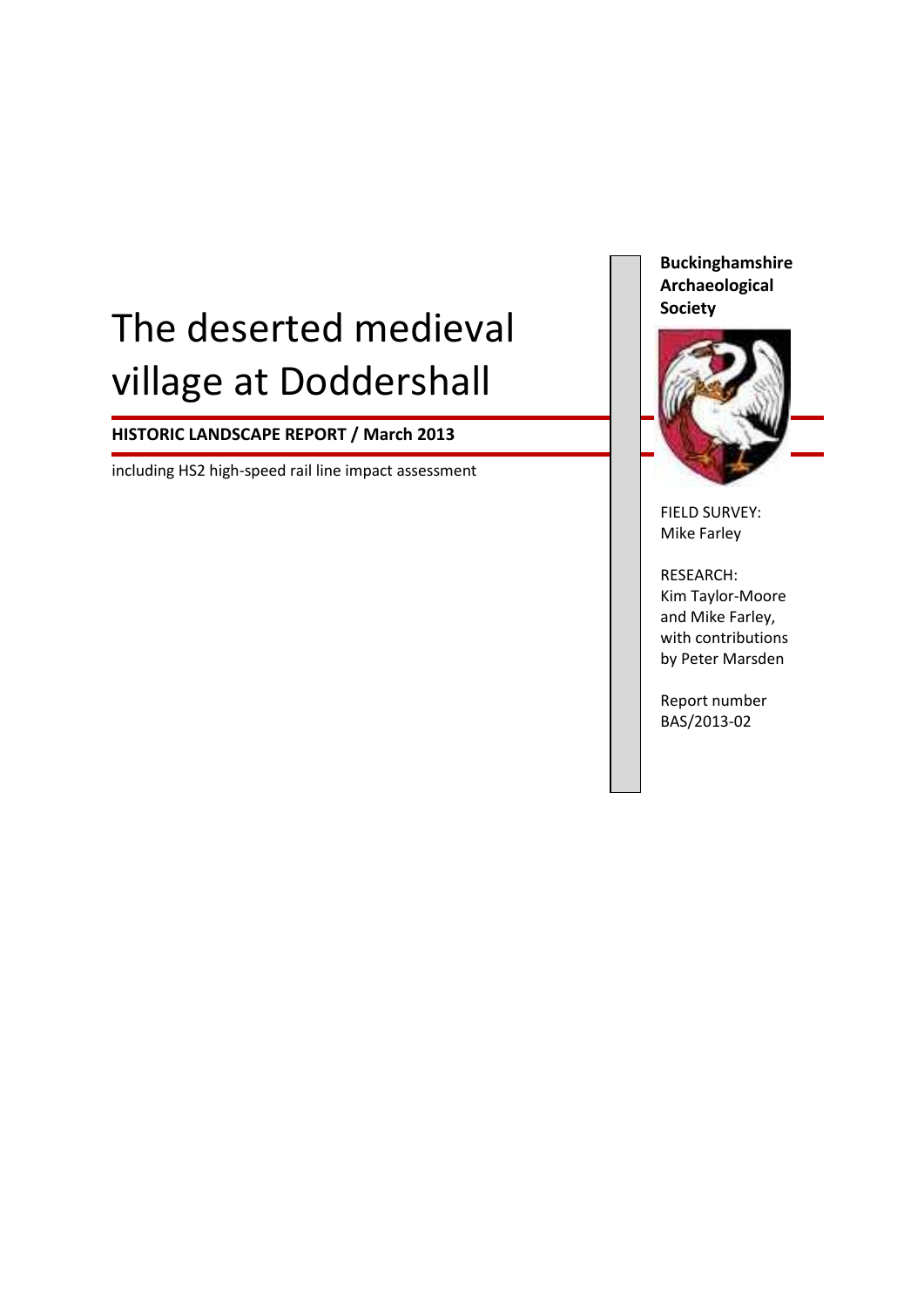THIS REPORT is one of three produced on Doddershall by members of the Buckinghamshire Archaeological Society as a response to the plans announced in 2011 to route the HS2 high-speed rail line across the county. The other two reports are: **Doddershall Lodge** (historic building survey, March 2013)

**Earthworks at Doddershall** (historic landscape report, December 2012)

The society's HS2 impact reports do not include three listed buildings on the estate: Doddershall House itself (grade 2\*, believed to date from the 1520s), Lower South Farmhouse (grade 2, 17th-century) and Upper South Farmhouse (grade 2, 16th-century). Because these are listed buildings they will automatically register on HS2's impact agenda.

The plans for HS2 will inevitably have a serious effect on the archaeological and historic environment of Buckinghamshire. The society's aim in these reports is therefore to understand the heritage of unscheduled and unlisted sites affected, to assess the impact of the rail line's construction, and to recommend ways in which these sites may be preserved, protected or, at the least, professionally surveyed and excavated before their destruction.

This is the ninth report in the society's HS2 impact assessment series. See our website ( [www.bucksas.org.uk/](http://www.bucksas.org.uk/) projects.html) to download copies of other HS2 reports – and for information about membership of the society.

# **THANKS**

to Christopher Prideaux, owner of Doddershall, for showing members of the Buckinghamshire Archaeological Society around the estate and giving us access to make this survey.

Produced and published by the **Buckinghamshire Archaeological Society**



County Museum, Church Street, Aylesbury, Buckinghamshire HP20 2QP

Website: www.bucksas.org.uk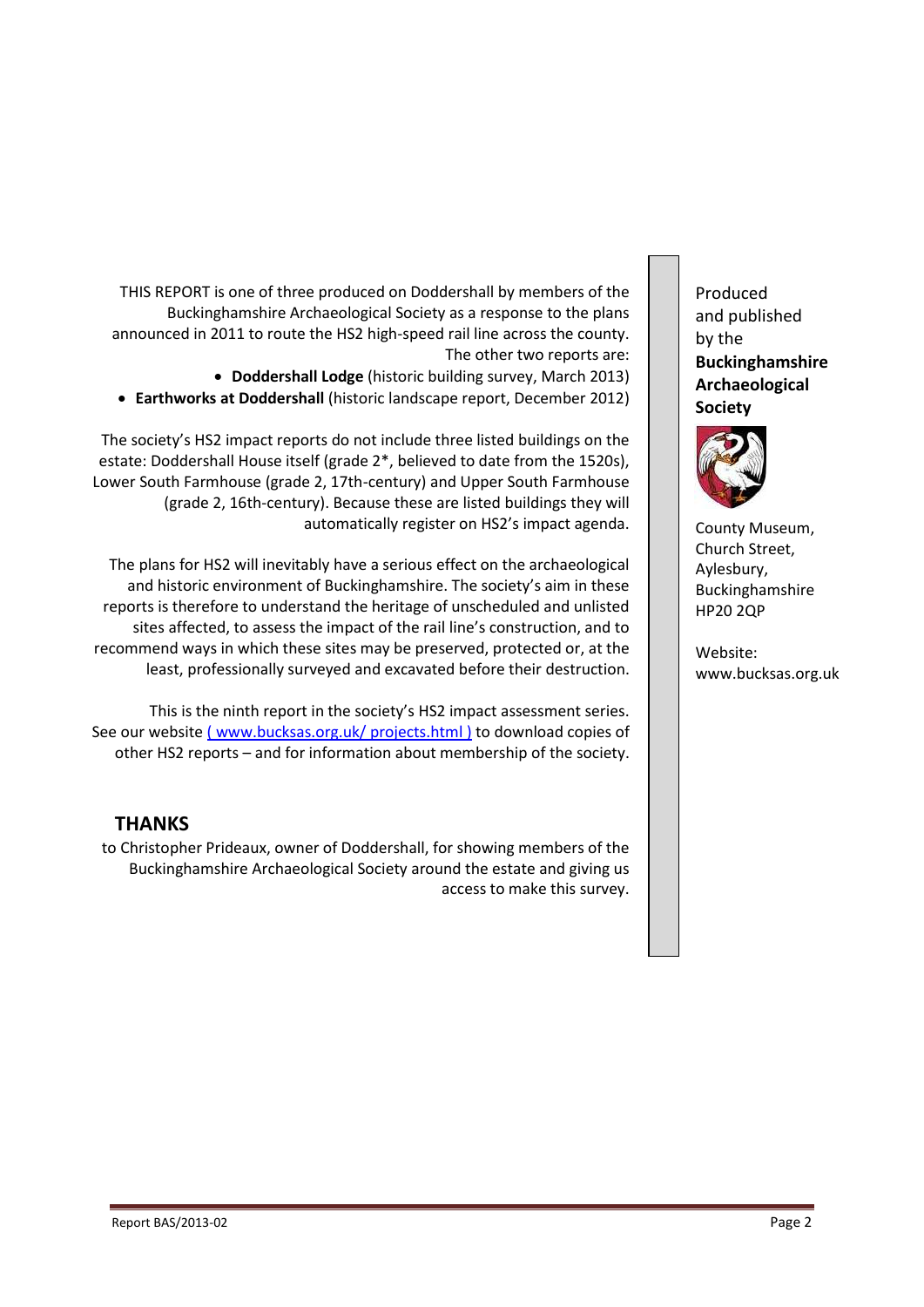# The deserted medieval village site at Doddershall



including HS2 high-speed rail line impact assessment

Field survey and research by Mike Farley with documentary research by Kim Taylor-Moore and contributions by Peter Marsden. This is report number BAS/2013-02.



#### **SUMMARY**

Both aerial photographs and field surveys show low earthworks in the fields to the north-east and south-west of Doddershall House, near Quainton (Ordnance Survey Grid Reference SP 72035 20121).

Documentary evidence reveals that these are the remains of the village of Doddershall, which dates back to Saxon times and is recorded in Domesday Book in 1085. The village was destroyed in the years following 1495, when the lord of the manor evicted all his tenant villagers and turned the village's open fields over to sheep farming. Its site is unscheduled and has never been excavated.

The north-eastern section of the deserted village site is already bisected by the former Great Central railway line, now used for goods trains only. The planned HS2 high-speed rail line will run parallel to this existing line, which is expected to be retained and used for access to the HS2 construction site. The twin-track line itself will be 75 metres wide, destroying a half-mile section of village earthworks. This is the minimum because road access required for construction is not yet known.

This report concludes that the Doddershall deserted village site, encapsulating more than 500 years of medieval village life and untouched for a further 500, is a significant heritage asset which merits a full archaeological survey and excavation in order to record what will be lost as a result of HS2.

Buckinghamshire Archaeological Society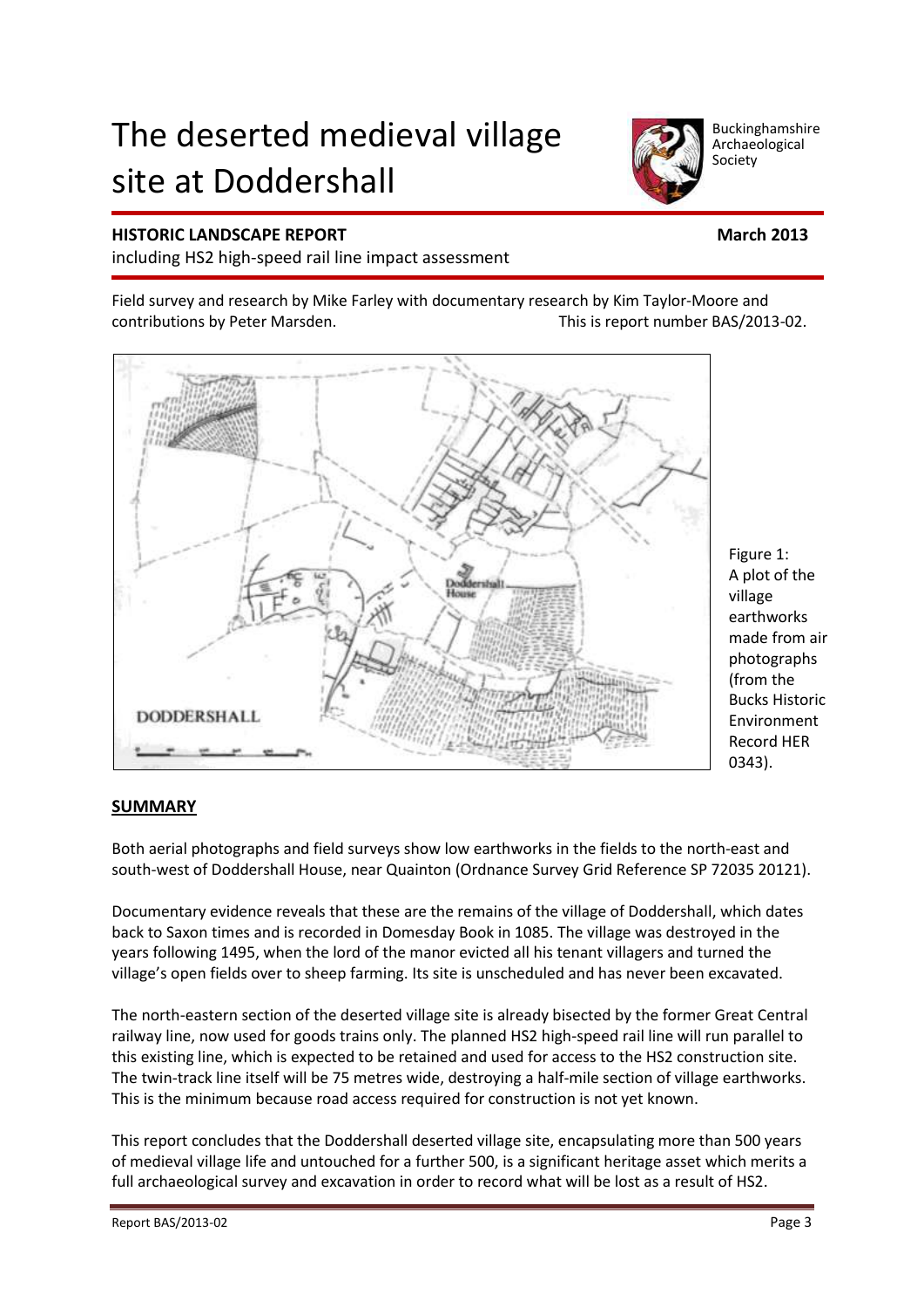# **1: THE GEOGRAPHICAL CONTEXT**

The Doddershall estate lies towards the western edge of the parish of Quainton in Buckinghamshire. Doddershall House<sup>1</sup> is around 84 metres above sea level (c84m OD) on an outcrop of the 'West Walton Formation' of sedimentary rock which extends as a slight ridge for a short distance to the north-west. This can contain 'limestone and calcareous mudstone' in contrast to the land around, the underlying 'Weymouth Member,' a division of the Oxford Clay which consists purely of mudstone.<sup>2</sup>

This slight difference may account for the location of a settlement here. The drainage south of the ridge is into the River Thame, but on the north into the River Ray.

At the north-west the ridge is only a little higher (96 metres OD), but the distant views from there may have been sufficient to account for the place name which in the late twelfth century was 'Dodershille' or a variant of this. The 'Dod' prefix is thought to be a personal Old English name.<sup>3</sup>

Doddershall is in the parish of Quainton and the Buckinghamshire hundred of Ashendon.

# **2 THE HISTORIC CONTEXT**

#### **2.1 Domesday and earlier: 'Sortelai'**

No place called 'Doddershall' is recorded in Domesday Book in 1086. However the manor that later bore that name has been identified with the name 'Sortelai' ('Short-lee' or Shortley), linked to the neighbouring manor of Shipton Lee.

In 1086 the manor consisted of four hides (approximately 480 acres) of land. The manor was held by Alfsi, who reserved two of the four hides for his own use whilst the other two were worked by his tenants. He also held land in Shipton Lee and Chesham. In 1066 it had been held by Wulfward, a man of Queen Edith, the widow of King Edward the Confessor. Domesday Book reveals the relationship between Alfsi

and Wulfward when it states that 'Edith gave the manor to Alfsi, with Wulfward's daughter'.

In addition there was said to be land for six ploughs, meadows for two further ploughs and woodland for 400 pigs.

Although it is not possible to say with certainty how many acres this meadowland and woodland encompassed, comparisons with other Buckinghamshire manors suggest that the total area of the manor was probably In Sortelai ten Alfi. 1111. hid p uno. @. Tra. e. v1. car. In dnio.11.hida.7 ibi funt.11.car.7 v.uilli cu.1111.bord<br>hnt.111.car.1bi.11.ferui.ptu.11.car.Silua.cccc.porc. In totis ualent ual 7 ualuit sep 111. lib. Hoc  $\vec{\omega}$  tenuit Wluuard ho reginae Eddid. T.R.E.7 ipfa dedit huic Alfi.cu filia Wluuardi.

In Sortelai.ten. II. hoes de Milone. I. hid. Tra. e .1. car. 7 ibi. e cu uno uillo 7 1. bord. ptu. 1. car. Silua. xxx. porc. Vat 7 ualuit sep x. fot. Hanc tra tenuer. II. teigni hões Brictric.7 uende potuer.

Figure 2: The entries in Domesday Book for 'Sortelai': the upper entry is Alfsi's holding of four hides, the lower shows Miles' holding of one hide.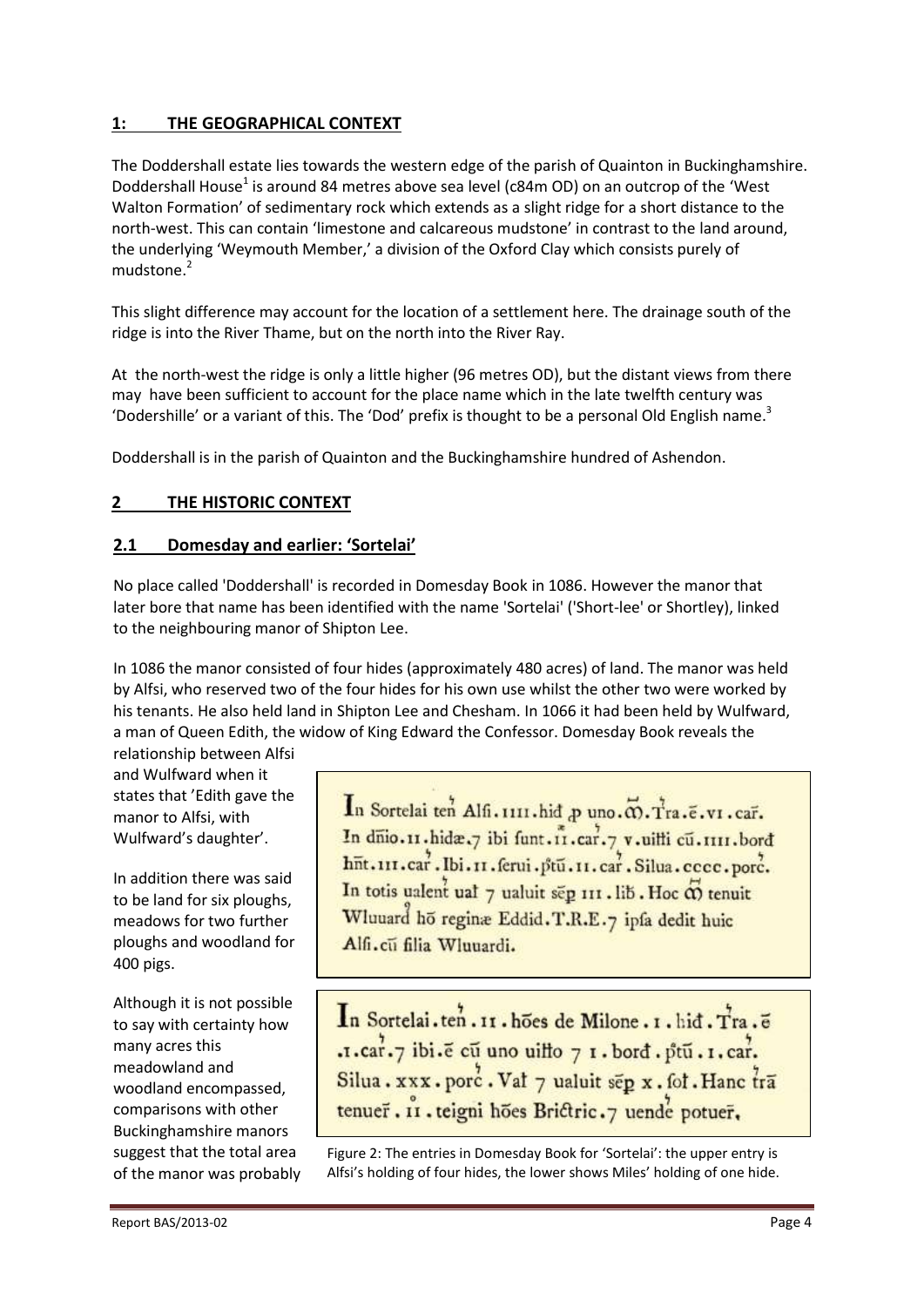not very different from the around 1300 acres recorded in 19th-century surveys of the Doddershall estate. Six villeins, five bordars (smallholders) and two slaves were recorded on the manor, which implies a total population of around 60 people.<sup>4</sup>

# **2.2 The medieval manor of Doddershall**

The earliest known reference to the estate as Doddershall is in 1167, by which time it was in the hands of the Cranford family who sometimes took the name of 'de Doddershall'.<sup>5</sup> They held the manor until the end of the 15th century and many deeds survive from their period of occupation which give much information about the land and people.<sup>6</sup>

For example a deed of 1225 records the presence of a windmill and a bridge, whilst another of 1295, refers to 'Richard the potter of Doddershall'.<sup>7</sup> Doddershall seems to have had at least two open fields, called Doddershall Great Field (later known as Harpers Field) and Doddershall Little Field (later Moncombe Leas).<sup>8</sup> The names of many furlongs are given, for example docfurlong, smethmede, brodemedefurlong, the denge and hyder elmhurst. $9$ 

The manor of Doddershall held its own courts and views of frankpledge although, sadly, no records of their proceedings survive. However some residents found themselves appearing in other courts, for example in July 1389 John Tyngryth, muleward, appeared before the Eyre at High Wycombe and was found guilty of stabbing to death John Moldessone 'in the common road of Doddershall outside his own front door'. The victim had himself been accused of another murder in Doddershall eight years earlier.<sup>10</sup>

The deeds show that the trials of the early 14th century - poor harvests, disease in livestock and above all the Black Death - had much impact on the structure of the lands of the manor. In the 15th century a field called 'The Barren field' appears in a rental and, in 1413, one common fallow field in Horsaye was granted by William Cranford to his tenants in Brokehende, suggesting that the open fields were no longer very fertile or fully utilised.<sup>11</sup> Some tenant holdings were combined, resulting in fewer, larger holdings. For example, in 1395 Walter Baron and Henry Bynewale granted to Hugh le Hewe Junior their two messuages and land 'annexed together'.<sup>12</sup>

Similarly, several larger buildings appear in the records for the first time, for example those known as Chaundelers and Old Baronsplace, each of which frequently changed hands thereafter.<sup>13</sup> References to closes, such as those at Westerwykes, are seen for the first time, although whether these were enclosed from woodlands or the arable land is impossible to say.<sup>14</sup>

# **2.3 Enclosure and eviction**

The biggest change, however, came at the end of the 15th century when Thomas Pigott began to buy land in Doddershall, eventually acquiring the manor itself.<sup>15</sup> Pigott came from a family of Little Horwood peasants who had risen to gentry status 'on the Duke of York's coat-tails'.<sup>16</sup> (Like many 'new' families they had had a pedigree produced showing a more illustrious descent but this is now thought to be largely fictitious.)<sup>17</sup>

The Pigott family were notorious for enclosing arable land and turning it over to grazing for livestock, in the process robbing many tenants of their livelihoods and evicting them from their homes. Doddershall was one of a handful of villages in Buckinghamshire where substantial depopulation was recorded by a Commission set up in 1517 by Cardinal Thomas Wolsey, as Henry VIII's chief minister. This became known as 'The Domesday of Inclosures', and shows the Pigotts enclosing land in many of their manors, for example at Grendon Underwood and Beachampton.<sup>18</sup>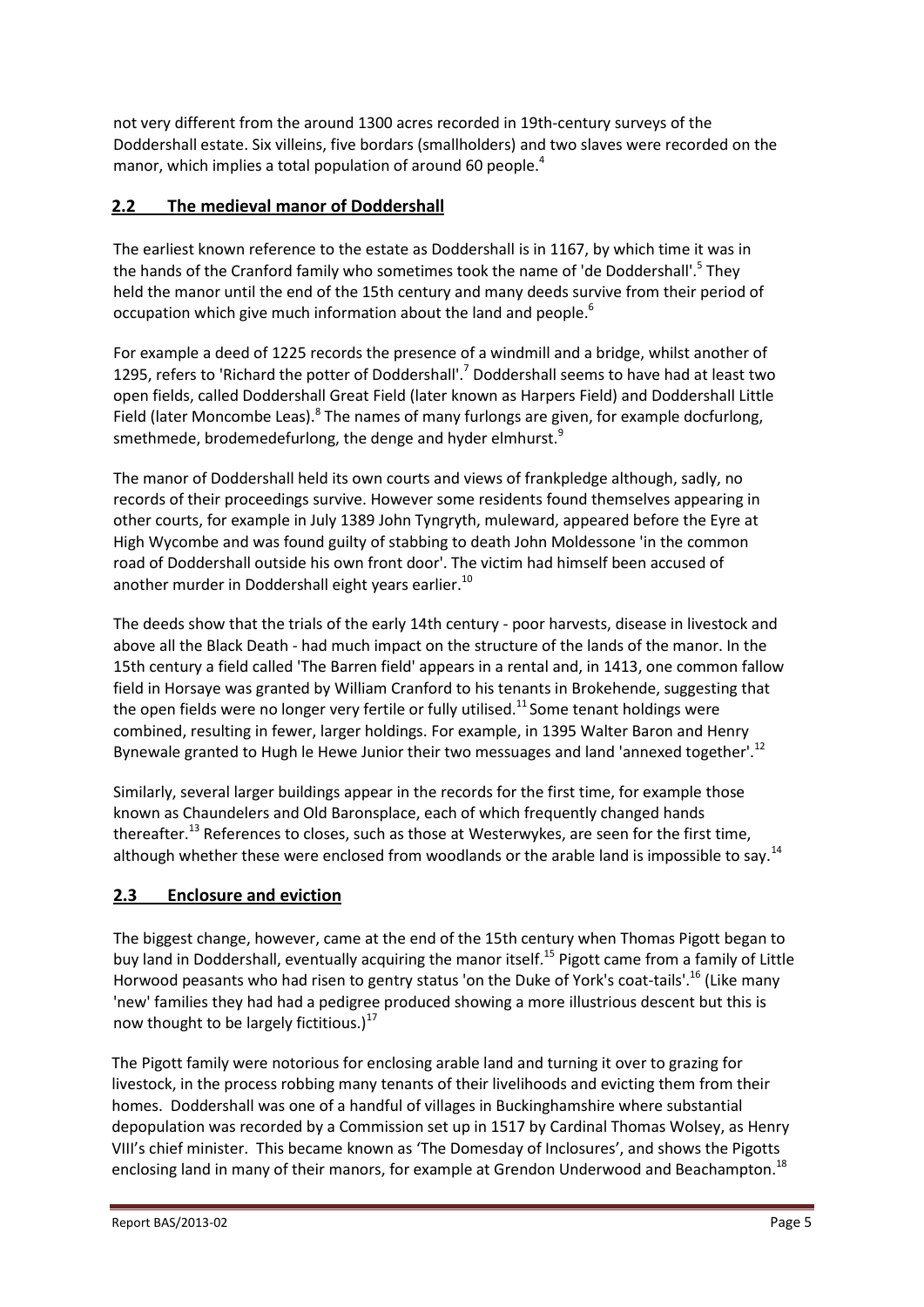

FIGURE 3: The site of Doddershall village, seen from the edge of the manor house garden today. The HS2 rail line will run on the other side of the further hedge.

Their most ambitious enclosure, however, was at Doddershall in 1495, where 960 acres were enclosed with hedges and ditches and used for pasturing sheep and other animals. This required the eviction of those who lived on and worked the land and the removal of 24 houses: '...he made ruin of the said messuages and lands and willingly allowed them to be in ruin and desolation ... sixteen ploughs were discarded and 120 persons were taken away who in the said messuages had until then dwelt ... and went tearfully away and were brought to idleness, ending their lives in extreme poverty'.<sup>19</sup>

The precise date that the village was eradicated is not known but must fall between 1489 when a statute against depopulation was passed and Wolsey's Commission of 1517 which looked at infringements after the Act.<sup>20</sup> Nor can we say how complete this 'ruin' was, nor what proportion of the village were evicted, because we lack population figures for Doddershall in the 1490s. But an estimate is possible.

The 1332 Lay Subsidy names 30 taxpayers in Doddershall and Shipton Lee together, which suggests, after allowing for the omission of those too poor to pay tax, that there were approximately 50 households in the two villages or around 200-250 people.<sup>21</sup> It is impossible to say how many lived in each village, and in fact many of the people named held land and buildings in both places.

In 1524, 27 people paid the subsidy in Shipton Lee but only nine in Doddershall indicating that the respective populations were approximately 175 and 60.<sup>22</sup> This does not show a substantial reduction in overall terms over the previous two centuries, but a comparison with the 120 evicted according to the 1517 Commission report does imply that two-thirds of the population of Doddershall were removed. The figures also reflect the effect of the early, major enclosures at Doddershall when compared to Shipton Lee, where enclosure was on a much smaller scale.

This was not the end of the process, however, because in 1566 Thomas Pigott was granted permission from Queen Elizabeth I to 'throw down a certain messuage and bam and convert to pasture and enclose certain lands (110 acres) in Doddershall'.<sup>23</sup>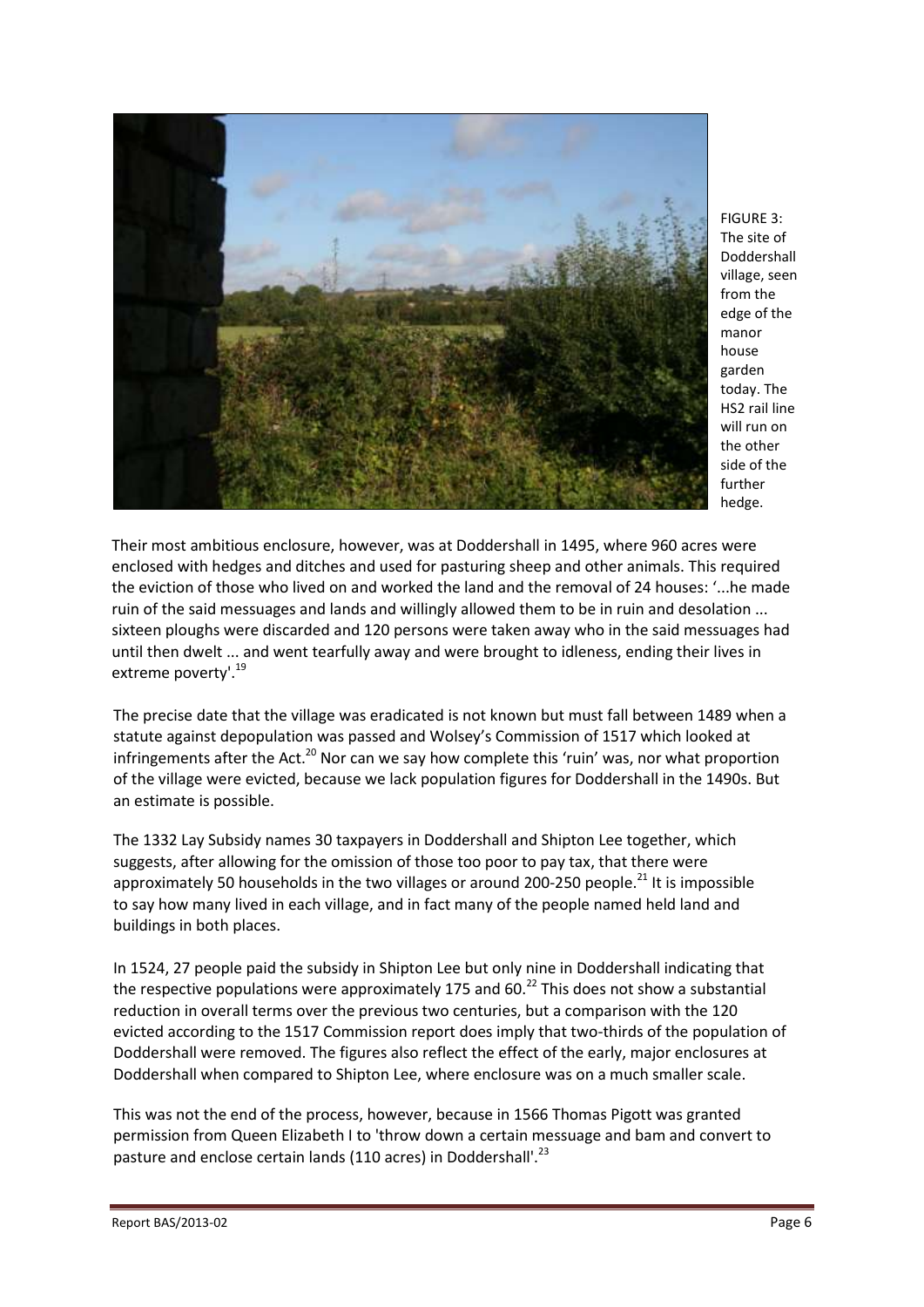Shortly afterwards he turned his attention to the woods and common lands and 'enclosed Doddershall Wood and Common, Greatmore Woods and part of Lee Lawne. He had great hedges and ditches made, altered the metes and bounds of the manor, depopulated the whole of the town of Doddershall, destroyed all the farm houses, and erected some few mean cottages upon Greatmoor to give colour of satisfaction to the statute made against depopulation'.<sup>24</sup> In 1569 he was keeping 400 sheep on Doddershall Launde.<sup>25</sup>

There are a number of 'deserted' village sites in central and north Buckinghamshire as well as other almost-completely abandoned hamlets. Examples of wholesale village 'desertion' can be seen at Fleet Marston, a site heavily ploughed but with a surviving church, and Quarrendon, a scheduled ancient monument where there are the fragmentary remains of a chapel but well-preserved village earthworks. Examples of partial desertion are Hogshaw, Fulbrook and Shipton Lee.

# **3: THE DESERTED VILLAGE SITE**

The location of the depopulated village, and at least part of the cultivated land which belonged to it, is clear from aerial photographs (figure 4). These show the individual streets and closes of the village and patches of ridge-and-furrow cultivation nearby which are indicative of medieval open-field farming.

#### **3.1 The village earthworks**

The majority of the earthworks described here are on relatively low-lying land. They are little in evidence on the ridge extending north-west from Doddershall House – though this is a location where early settlement might be expected. Today this is the main drive to the house.



FIGURE 4: The village earthworks as they appear on the sketch-plot made from aerial photographs taken in 1976. The position of Doddershall House today is shown just off-centre.

Although the clearance of the village had long ago been documented, its actual location was first formally recorded by Beresford and Hurst in 1971, when it was listed among a number of other similar Buckinghamshire sites.<sup>26</sup> The process of identification was assisted by air photographs taken at the time by J K S St Joseph of Cambridge University.

A number of other photographs of the area, taken before and after this date, are held in the National Monuments Record and the Buckinghamshire Historic Environment Record (HER). The most informative images in the HER are those commissioned by British Gas for survey purposes in 1976, and a sketch-plot of the village earthworks was produced from two of these.<sup>27</sup> The plot was prepared by a student for the County Archaeological Service some years ago. Not all of the features shown are necessarily of medieval date.

A recent visual survey of the fields concerned showed the features to be fairly shallow, but the extent of the earthworks at Doddershall is impressive. They extend over a distance of a little over a kilometre and fall roughly into a northern group which is fairly clearly structured, and a southwestern group which is less easy to interpret.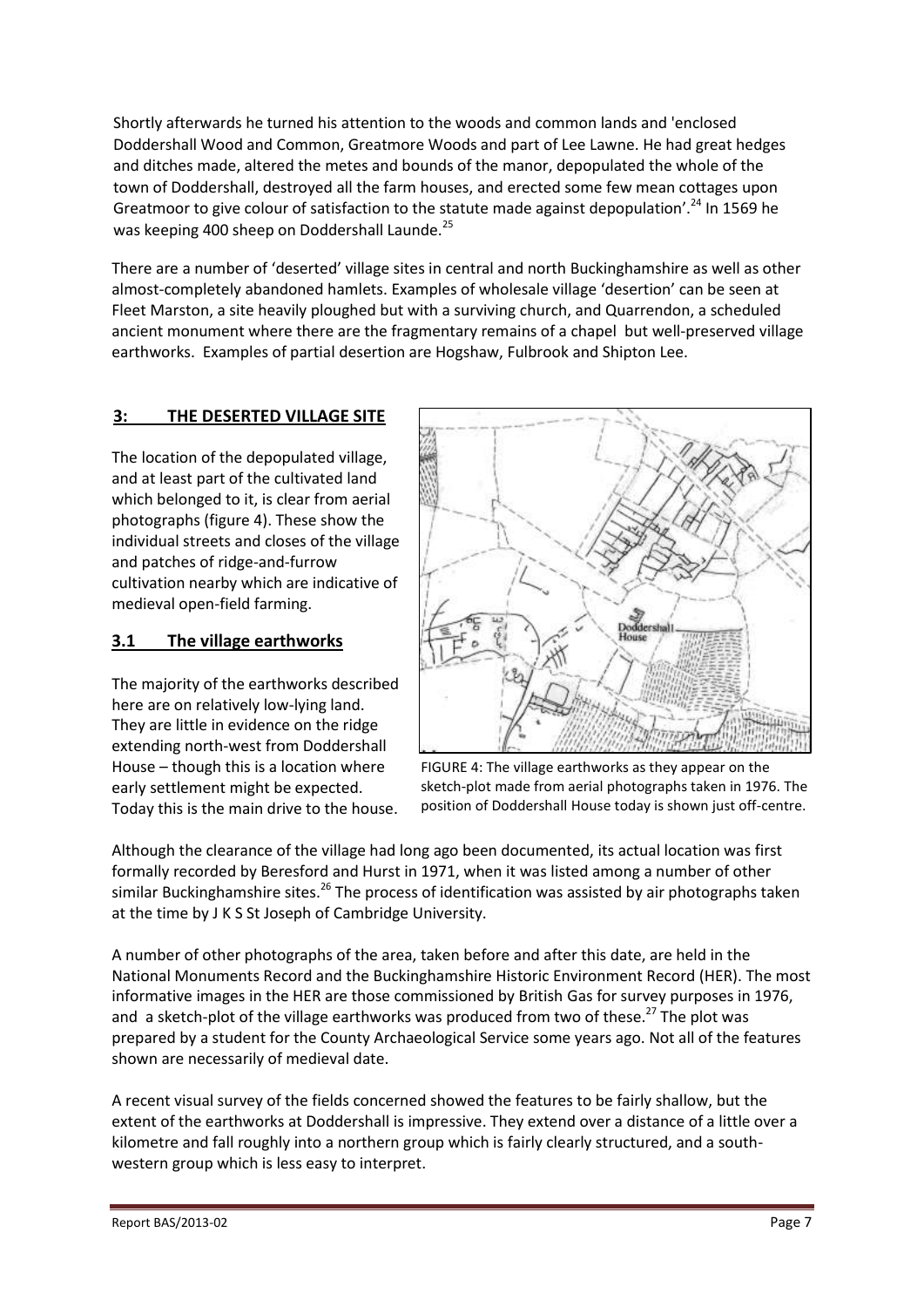## **3.1.2 The northern earthworks**

The northern group of earthworks (figure 5) has a very rectilinear form. Their dominant feature is a track or holloway running roughly from north-east to south-west. It is cut by the old Great Central railway line, but continues beyond this.

A block of six closes front on to this principal track, with other divisions adjoining them to the north. Some of these closes contain mounds adjacent to the track which may indicate the location of buildings.

A second track leads off the first at about its mid-point, heading south-east. This has a number of closes opening off it on both sides, now partly obscured by a later hedge which crosses them. Detail immediately to the north of these features is not clear. North of the railway line there is at least one other street with four accompanying plots with mounds indicating former buildings.

At the south end of this northern group of earthworks, the sketch-plot from aerial



FIGURE 5: The northern set of earthworks, showing house plots (centre left) aligned along each side of a wide village street.

photographs indicates what may have been an open space or 'green' with another block of closes fronting it and extending down towards a stream lying on the east.

The whole of this northern area appears to have a regular layout, with aligned plots which probably indicate an element of deliberate medieval planning. There is slight evidence that this northern section of the village extended further south towards the present Doddershall House, but that this has been truncated by later estate cottages and garden buildings.



FIGURE 6: The village earthworks to the south-west of the house. The moated site is at centre, just below the stream (shown as a dashed line).

#### **3.1.3 The south-western earthworks**

This second area of earthworks is to the west of the house and mainly on the north bank of the estate's principal stream.

In contrast to the regular layout of the northern earthworks, here there seems to be no coherent plan. The earthworks may be of several phases.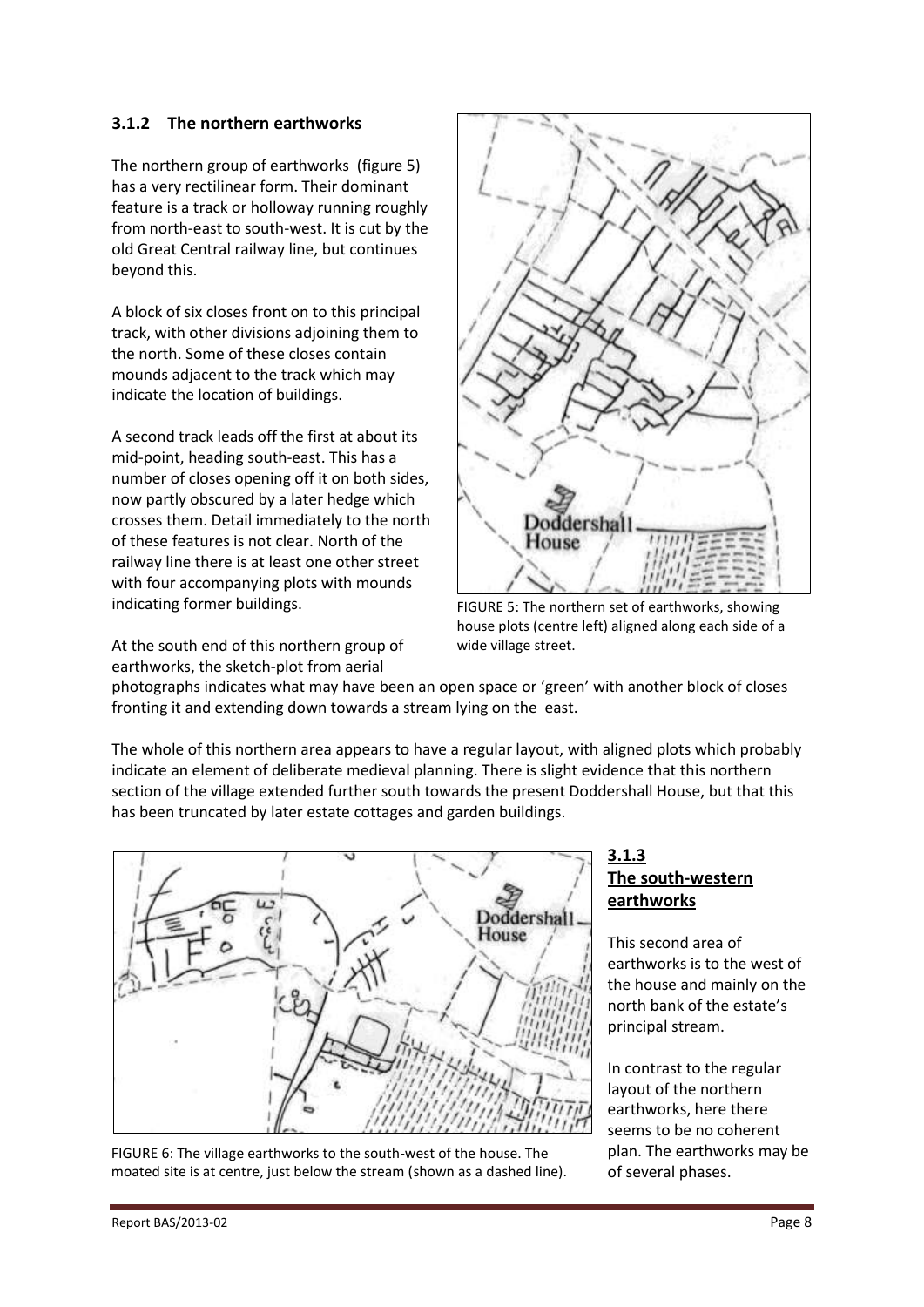The curved northern edge of these earthworks, evident on the plot, may be a drainage feature and the south-eastern corner may be further confused by truncated ridge and furrow. The surface-visible evidence does not allow a reliable interpretation here.

On the south bank of the stream is a small moated site, roughly 50 metres square.<sup>28</sup> This is also shown on the Ordnance Survey one-inch map of 1833 (see figure 6).<sup>29</sup> On the ground (but not obvious on aerial photographs) it appears to have a less-substantial, rectangular, ancillary enclosure attached to its eastern side which utilises the stream as its north side.

There are slight indications that this moat may post-date existing ridge and furrow. There may be traces of ridge and furrow immediately to its north and east sides, but there is also clear evidence for a prominent headland abutting its south side. This suggests that although it may have been constructed on former arable land, shortening some of the strips, the open fields then continued in use. This would date the moat to the medieval period.

# **3.1.4 Ridge and furrow**

The occurrence of ridge and furrow - evidence of medieval open-field strip farming - can be helpful in defining the limits of a former settlement. The sketch-plot (figure 1) shows the present extent observed on aerial photographs and this provides some idea of the extent of arable fields converted to grassland by the Pigotts in the late 15th and early 16th centuries.

However, ridge and furrow can, and undoubtedly has been, completely levelled by modern ploughing methods, which may also have damaged some of the village earthworks – so the openfield arable would undoubtedly have been more extensive than the plot indicates.

The rectangular shape of the fields surrounding Doddershall House today are clearly of enclosure date, hedged either at the time of the early depopulation of the village or in a later phase. An investigation of the botanical content of the hedges may assist in dating the enclosure.

# **3.1.5 Archaeological finds**

No reported finds from the village are recorded in the Historic Environment Record (HER). Construction of the 1868 railway line some distance east of the deserted village site is said to have brought to light 'several interesting articles' including a 'medieval bottle, bridle cutter, two bullets, buckle, leaden coin and the boss of a fibula',<sup>30</sup> but no objects from Doddershall have been identified in the County Museum's collection. (The only accessioned find from the area which mentions railway construction is a bellarmine jug found when making the Aylesbury-Buckingham line near Quainton Road Station. 31 )

The present owner of the Doddershall estate has mentioned that metal detectorists have worked on part of the deserted village site but he wasn't aware of anything of significance being discovered.<sup>32</sup>

# **4: DODDERSHALL AFTER THE ENCLOSURES**

# **4.1 The estate papers**

Seventeenth-century deeds and estate papers preserved by the Pigott family show that much of the enclosed land was let to tenants.<sup>33</sup> For example in 1602 'the great field of Doddershall' was in the occupation of Robert Johnson of Pollicott, yeoman.<sup>34</sup>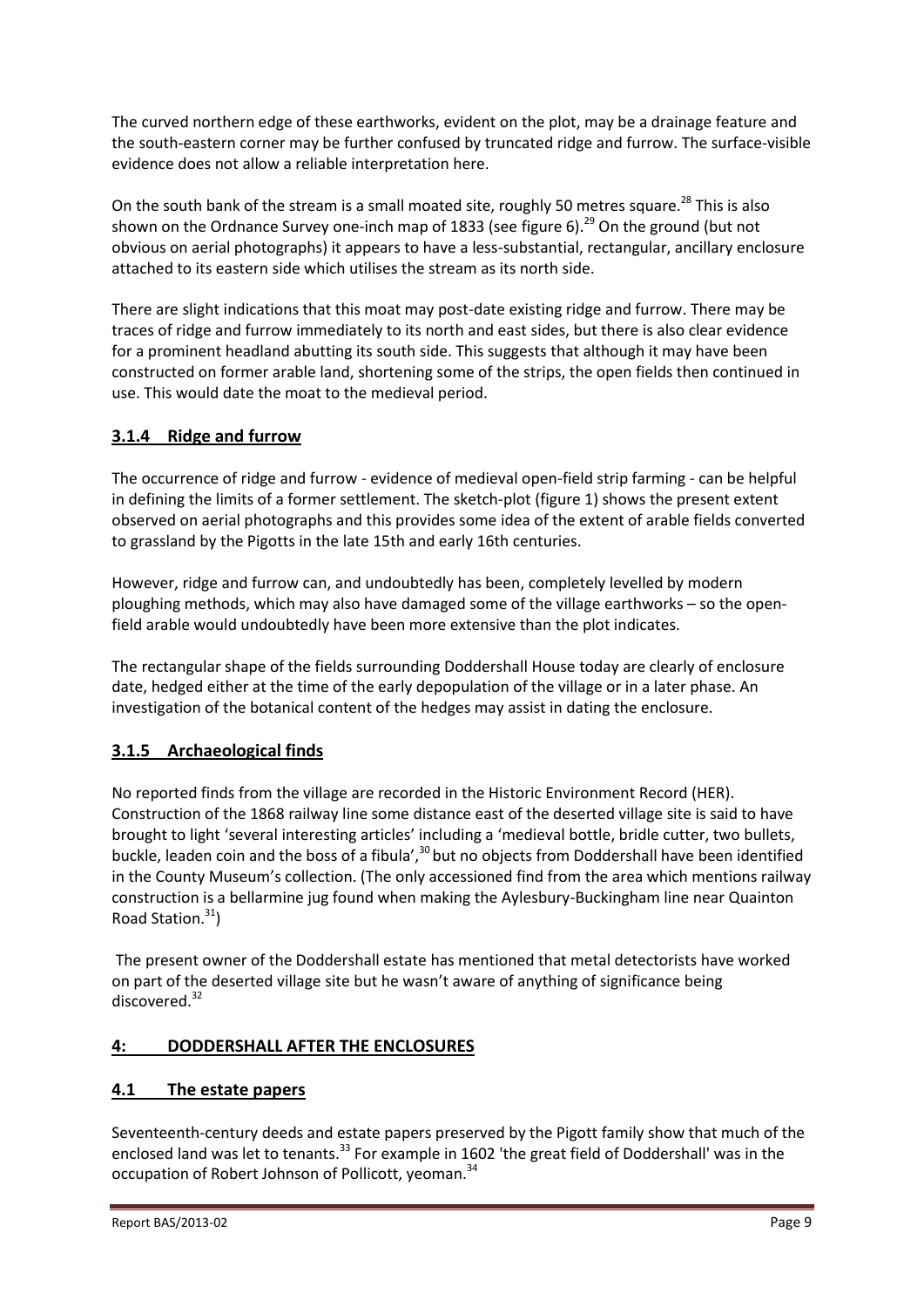The deeds also give much detail about the topography of the manor and the manorial buildings. For example, an early 17th-century paper describes: 'six acres of ground parcell of the parke which lieth next and adjoines unto the parlor garden to the posterne gate yearde, to the chappell hill and upper garden of the Capital messuage aforesaid and also a certain building or house now used or occupied for a mault house and fitting there and also the two pitle thereunto next adjoining the said malte house build and pitle are situate and being within the six acres aforesaid'.<sup>35</sup> Another deed of 1624 suggests the presence of a second windmill.<sup>36</sup>

Even in the late 17th century dwellings were being removed from the estate: '30 June 1693. Articles of Agreement. John Neele of Quainton, Yeoman, for a consideration of £59 has sold to Francis Winslow of Shipdon Lee [*sic*] All that his close of pasture ground, garden, or yard ground whereon the dwelling house and other outhouses now stand, lying in the liberty of Doddershall ... all which said premises contain 1½ acres. It is agreed that John Neele shall take down and carry away said dwelling house ... and the hay now made upon the premises and all other outhouses thereupon'.<sup>37</sup>

The Piggott family, who were landowners at Doddershall over several centuries, have a tomb in Quainton church.<sup>38</sup>

#### **4.2 Map evidence**

The earliest depiction of Doddershall is on a highly schematic map of around 1587. The original is in Doddershall House, but a redrawn and annotated copy was prepared by George Lipscomb for his county history.<sup>39</sup> (A section, showing Doddershall House and its park is figure 7.)

In Lipscomb's version north is to the right. In the late 16th century the Pigotts' local estates stretched beyond Doddershall so the map shows a number of identifiable villages including Wotton and Brill.

The map is thought to have been prepared during a dispute between Pigott and Sir John Godwin of



FIGURE 7: A section of the 1587 map showing Doddershall House within its park surrounded by empty fields where the village had been 100 years earlier

Over Winchendon over land rights in Bernwood Forest, of which Doddershall was at that time on the eastern margin.<sup>40</sup> It may be noted that 'Doddershall Wood, a mile to the west of Doddershall, extends into the parish of Grendon Underwood'.<sup>41</sup>

The image of Doddershall on the 1587 map shows a slightly ovoid park pale. There are five buildings partly within and without the pale and beyond this a slightly curved track with another building beside it which may indicate a green. Other tracks lead off from the complex. Adjacent to the southeast, possibly an interpolation by Lipscomb, are the words 'Chapel Hill' near an L-shaped building. Chapel Hill Meadow is also shown south-east of the house on a map of the manor of 1859.<sup>42</sup> No other documentary record of such a 'chapel' has been traced, so this remains a conundrum.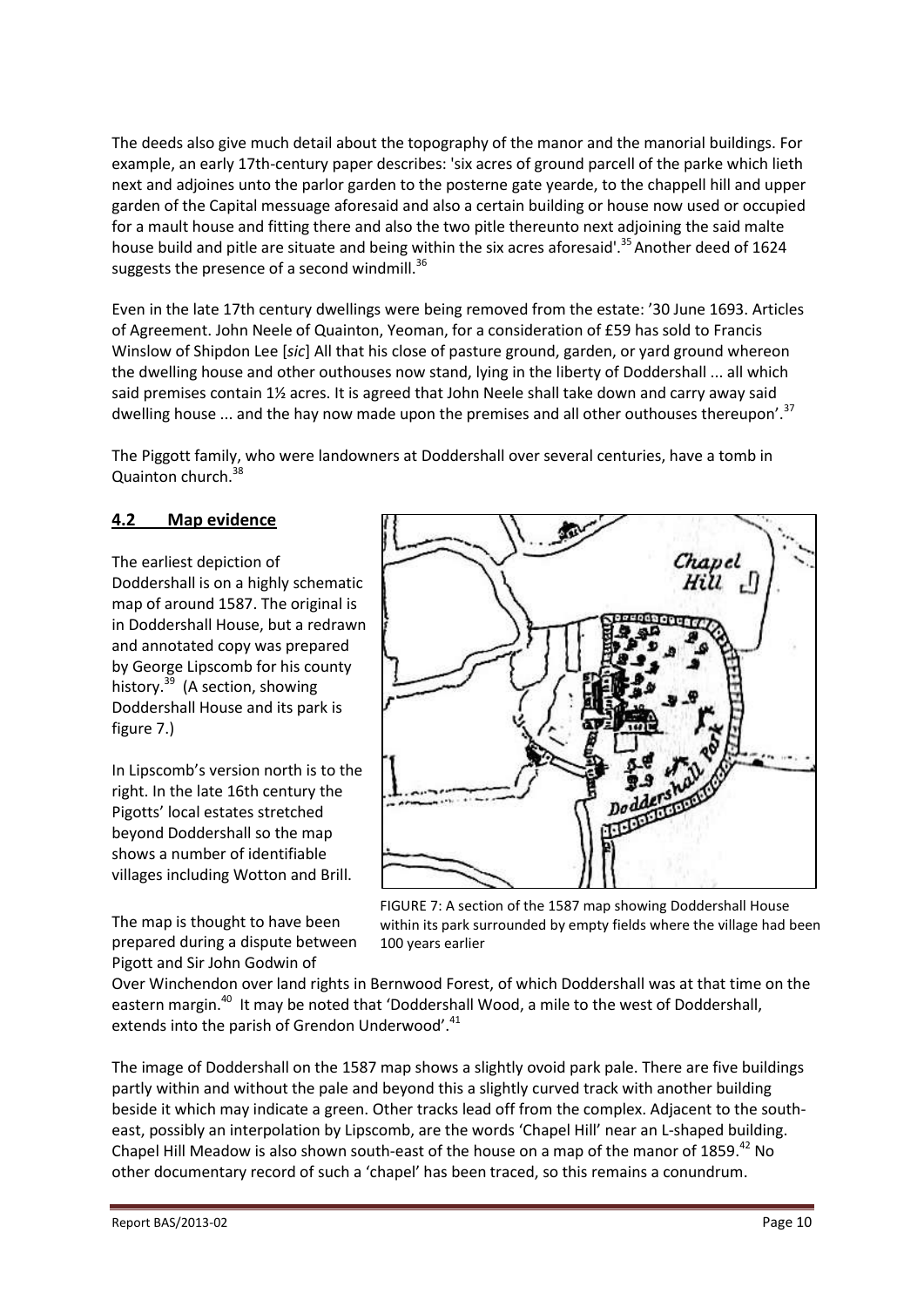Around the house, where low earthworks and aerial photographs today reveal the site of Doddershall village, the 1587 map shows empty fields.

The nearest buildings are some way to the north, where 'four houses and a pound' are shown alongside 'a very old trackway ... called Waterslade Lane' (see figure 8). Rodwell, who examined the original map and the ground in the 1990s, writes that 'There is little trace today of these houses apart from the westerly one, the largest, which I think is North Farm, and some humps beside the ditch in what is now called Graces Meadows. Possibly the easterly one beside Snake Lane may have been the reason for the S-bend anomaly where the old drive joins the lane. $143$ 

The 1587 map shows Doddershall House standing isolated in its park and among its fields. Doddershall also appears as an isolated building on the margins of a map of 1590 of Bernwood Forest. <sup>44</sup> By the end of the 16th century, therefore, the removal of Doddershall village was complete.



FIGURE 8: A larger section of the 1587 map. The 'four houses and a pound' are alongside the road running vertically, left of centre. They are half a mile from the house.

# **4.3 The Park and Doddershall House**



FIGURE 9 (left): A section of the 1833 Ordnance Survey map showing the house at the top right corner of its park.

FIGURE 10 (right): Doddershall on the 1885 OS sheet, now with formal gardens and avenues of trees.



It is likely that the park was constructed not long after enclosure. The park is shown schematically on the 1587 map, and with greater accuracy on Jefferys map of 1770, Bryant's of 1825 and the Ordnance Survey one-inch of 1833 (figure 9) where the house is shown at the north-east corner of the park with a stream, which is still a dominant feature in the landscape, passing through it.<sup>45</sup>

This remained a deer park until the late 18th-century when it was 'converted into arable and meadow on the death of the Dowager Countess Say and Sele, whose second husband (of three) was John Pigott, Esq., in 1789.'<sup>46</sup> The Ordnance Survey six-inch map of 1885 (figure 10) shows an avenue of trees aligned on the house on the south side of the stream and possible traces of another leading west from the house towards the presumed location of 'Dod' hill.<sup>47</sup>

A number of sources note the presence of a 'moat' at the house, for example the Royal Commission on Historic Buildings, which recorded that 'only fragments remain NE and SW of the house'.<sup>48</sup> These are clearly shown on the OS six-inch sheet of 1885.<sup>49</sup>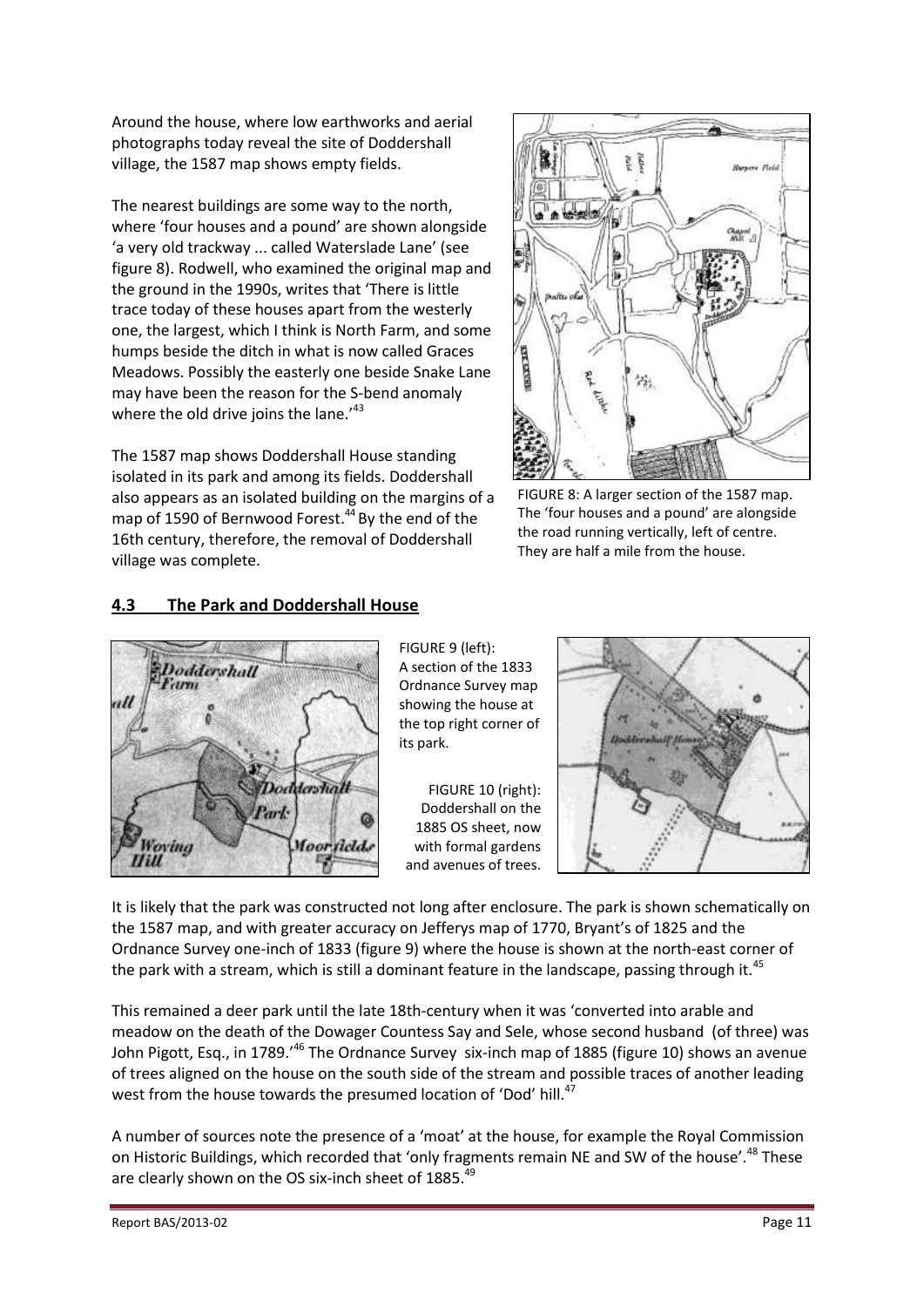

FIGURE 11: Doddershall House from the south-east. A drawing from Records of Bucks volume 3 in 1868.

From the thirteenth-century onwards there are numerous moats in Buckinghamshire which certainly once housed a building of manorial status, but this is not always their function and some clearly had other uses, for example as fishponds. By the 16th century a number were also being dug, or enhanced, to become an integral part of the formal gardens which accompanied large houses.

There are no fewer than eight other moated sites on the Doddershall estate.<sup>50</sup> About 500 metres to the east of the house is a three-sided moat whose origin is disputed. While the Royal Commission for Historic Monuments recorded it as the remains of a medieval moated house, an Ordnance Survey field surveyor disagreed – and as a result the site is shown on OS maps as a 'civil war gun battery', dating from the skirmishes of the 1640s. Today, however, the 'moat' is clearly used as agricultural drainage. This controversy is fully explored in another report.<sup>51</sup>

The Victoria County History for Buckinghamshire surmises that the present Doddershall House 'beautifully situated in a large park' was 'built probably by Thomas Piggott, sergeant-at-law, about 1510...<sup>,52</sup> This date was subsequently modified to the early 1520s.<sup>53</sup> There are useful 19th-century accounts of Doddershall House.<sup>54</sup> The building is listed Grade 2<sup>\*</sup>.<sup>55</sup> Further research would undoubtedly cast light on the evolution of the park and garden.

#### **4.4 Construction of the earlier railway lines**

The construction of two railway lines in the 19th century had a substantial effect on Doddershall and can be seen on the Ordnance Survery six-inch map of 1900 (see figure  $12$ ).<sup>56</sup>

Though the first line curved away to the north-east, the second cut through the site of the deserted village and still operates as a lowlevel freight line today. Their construction caused the eastern driveway to the house to be rerouted several times.



FIGURE 12: A section from the 1900 OS map, showing Doddershall House (left of centre) with the 1868 and 1899 railway lines.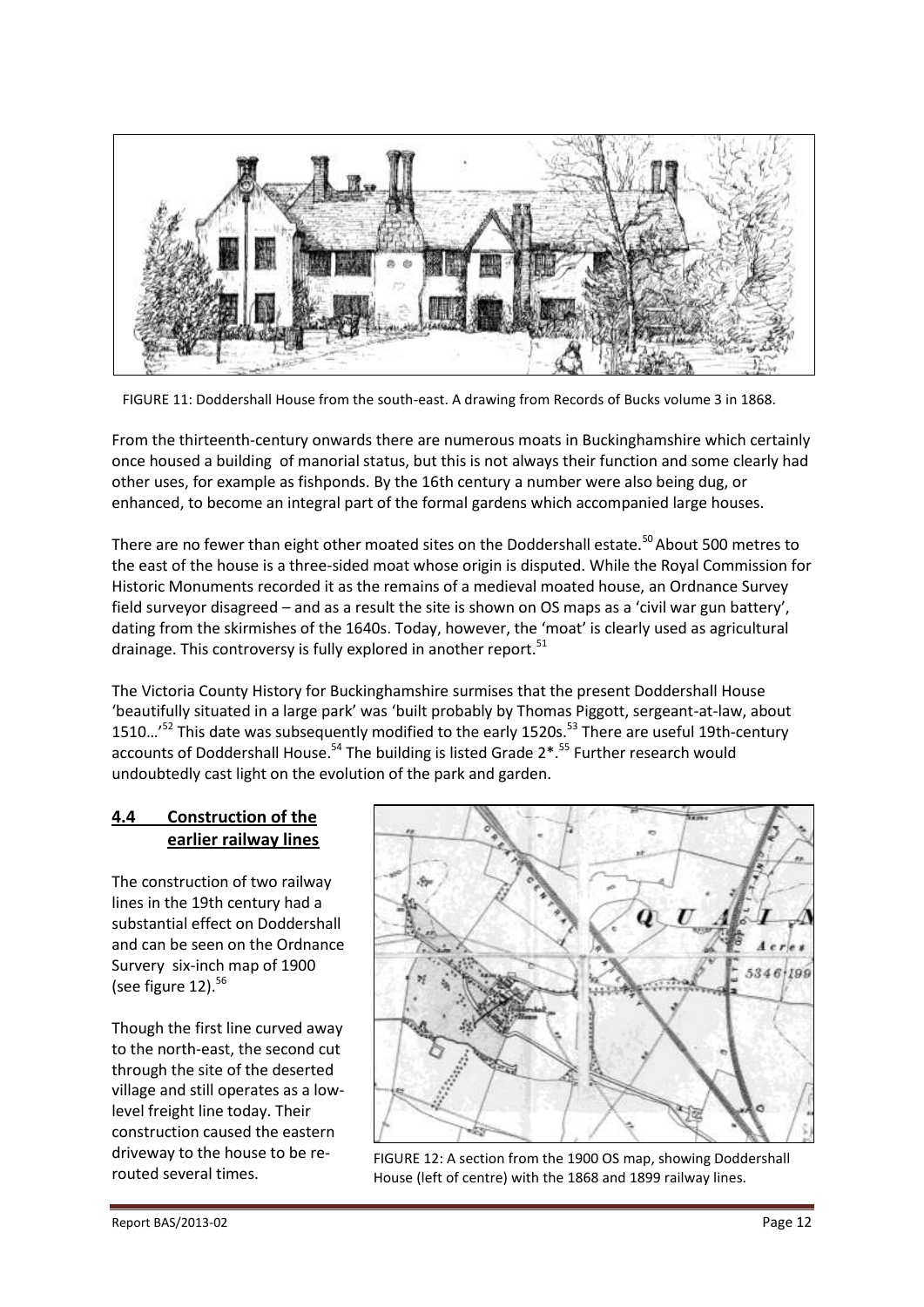First to be constructed was the Aylesbury and Buckingham Railway, which opened in  $1868^{57}$ and is shown curving north on the right-hand side of the map. This crossed the original access drive to Doddershall House from Quainton in the east, requiring a level crossing whose position is marked today by Railway Cottage.

The construction of the line and its bridges is likely to have occasioned opening of the brick and tile works at the junction of the railway and the track to Upper and Lower South Farms.<sup>58</sup> An invoice of 1862 refers to bricks 'bought from W.Locke and Son, Doddershall Patent Brick and Tile Works'.<sup>59</sup>

Writing in the year the line opened, Lowdnes notes, rather ironically given the present context, that 'a railroad has now been constructed, and its swift train … will soon glide past this manor, and many a hitherto-unfrequented house and village'.<sup>60</sup> The line has been disused since the 1930s although its course, much of it embanked, remains clear.

The second line, the Great Central Railway, opened in 1899<sup>61</sup> and is shown running east-to-west on the OS map of 1900. This runs much nearer to the house and caused a complete re-alignment of the eastern driveway, with the abandonment of the northern route and a new drive constructed to meet the road near the site of the brick and tile works half a mile further to the south. It is likely that the Doddershall Lodge house, with its archway over the drive, was constructed at the same time.



FIGURE 13:The official HS2 route plan where it passes Doddershall House (centre), with listed buildings in red.

# **5: THE HS2 HIGH-SPEED RAIL LINE AT DODDERSHALL**

The revised route of the proposed HS2 high-speed rail line between London and Birmingham, defined in January 2012, shows the line following the existing track of the former Great Central line built in the 1890s.<sup>62</sup> This runs from east-to-west across the Doddershall estate (figure 13), cutting through the earthworks that remain from the medieval village (figure 14).

If the new HS2 line simply replaced the existing freight line, as the January 2012 route plan implies, requiring no extra land on either side, then the earthworks of the deserted village might suffer no extra disruption. Two factors indicate, however, that this is not likely to be the case

First, the land-take for HS2 will need to be wider than the trackbed of the existing freight line in order to allow for power gantries and security fences on each side. The expected width is 75 metres, roughly three times as wide as the existing line. Beside this, the construction work is likely to require considerable access roads.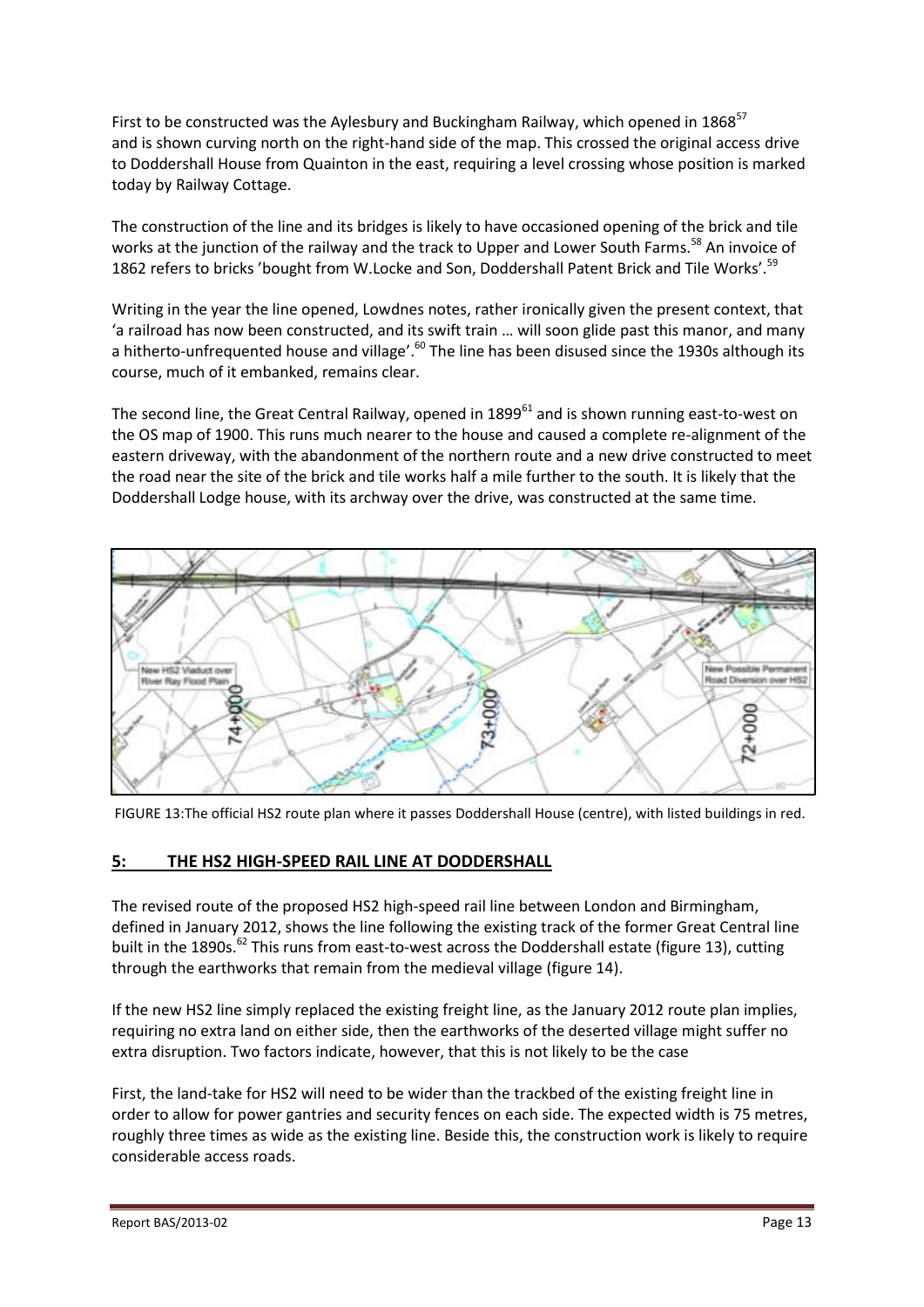Secondly, Secretary of State for Transport Justine Greening announced on 16 July 2012 that the government intends to upgrade the line between Oxford and Bedford through Verney Junction, reopening it to passengers.<sup>63</sup>

This suggests that the existing single-track line between Aylesbury and Verney Junction will need to be retained as a link to the restored line. Indeed HS2's own engineering plans require the retention of the existing line as a means of freighting heavy materials into its planned Infrastructure Maintenance Depot between Aylesbury and Calvert.

To permit either of these requirements, the line of HS2, as defined in January 2012, would need to run beside the existing line where it crosses



FIGURE 14: The plot of the village earthworks superimposed on the HS2 route plan where the line crosses. New proposals released during 2012 mean that the actual line is expected to be twice as wide as that shown.

the Doddershall estate. This would mean the destruction of the surviving earthworks of the deserted village by a construction corridor half a mile long and at least 75 metres wide.

# **6: CONCLUSIONS**

#### **6.1 The significance and value of Doddershall deserted village site as a heritage asset**

The earthworks of the deserted medieval village of Doddershall are not scheduled as an ancient monument and have never been excavated. The evidence cited here shows, however, that the village is recorded in Domesday Book in 1085 and dates from at least Saxon times.

Field survey, aerial photography and documentary evidence show that Doddershall was a considerable medieval estate, with strip cultivation in open fields and a nucleated village. The report of Cardinal Wolsey's Commission in 1517 records that 500 years ago the villagers were evicted, their houses pulled down and their lands enclosed to make way for sheep pasture.

The earthworks that are visible today represent, therefore, archaeological evidence of five hundred years of medieval village life that has remained largely undisturbed for the past five centuries. Though the county has other deserted medieval village sites, few are so little disturbed and with the cause of their desertion (or dispossession) as well documented as that at Doddershall. It is suggested that the accessibility of the earthworks by way of an existing public footpath contributes to their significance as a heritage asset.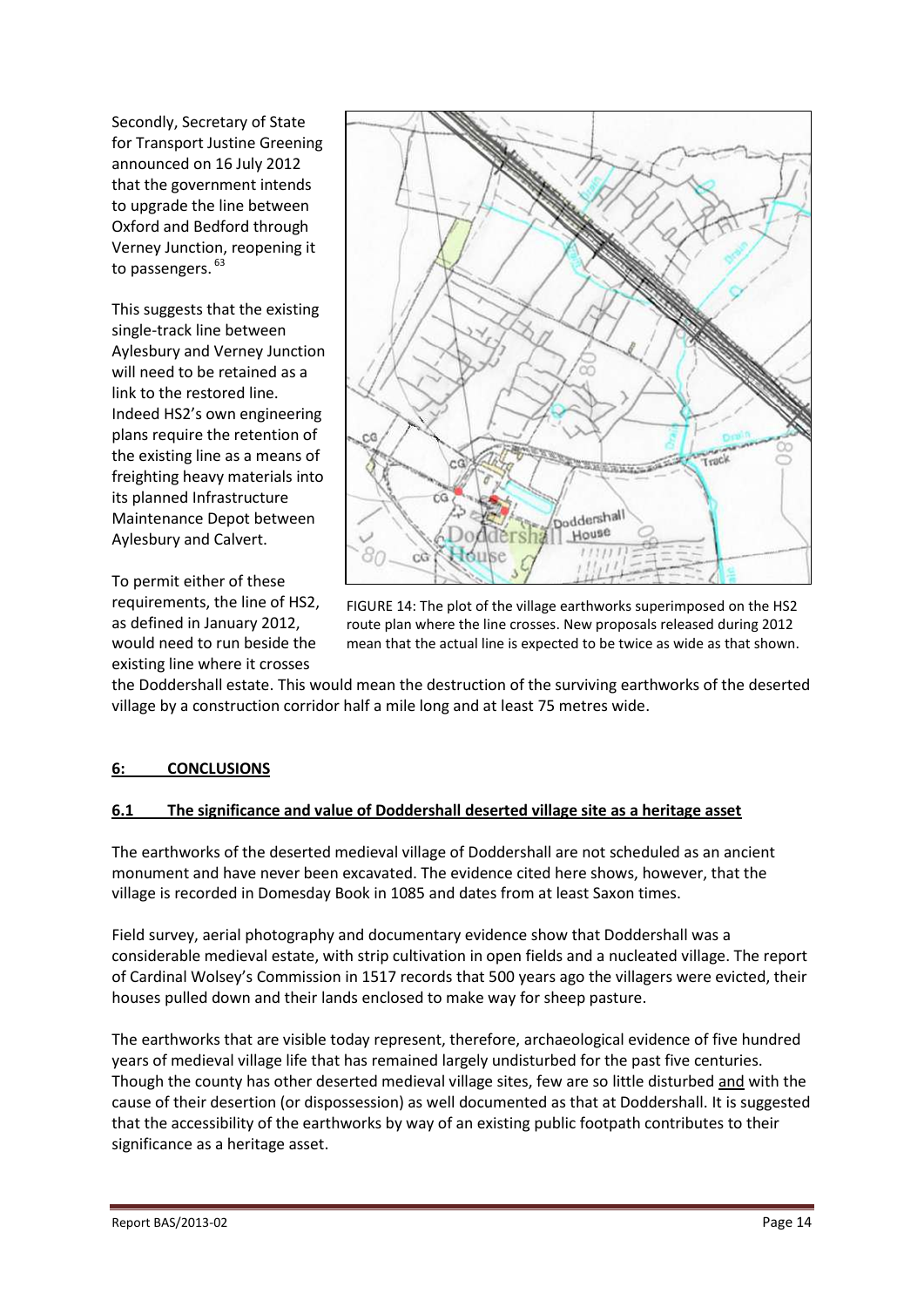We trust that this report will make a real contribution to the HS2 Environmental Impact Assessment process (EIA). We believe that the findings of this report confirm that the earthworks of the deserted village have at least 'Moderate' and possibly 'High' significance within Table 11 of the Cultural Heritage chapter of the HS2 EIA Scoping and Methodology Report of September 2012 (SMR) because of its historical associations.

#### **6.2 The impact of HS2**

The deserted village site will be crossed by a construction corridor, giving space for the lines themselves along with access and construction works, half a mile long by at least 75 metres wide. All existing earthworks within this corridor will be destroyed if the HS2 high-speed line goes ahead as currently planned.

Apart from this physical destruction the two public footpaths which cross the present railway line are bound to be affected, making the site of the deserted village less accessible. The impact of both the construction and the operation of HS2 will have a serious, adverse effect on the tranquil character of this isolated, rural and historic landscape.

On the basis of information currently available from the Department for Transport and HS2 Limited we believe the impact within Table 12 of the SMR would be 'High'. We therefore conclude that the potential significance of the effect within Table 13 of the SMR is 'Major'.

#### **6.3 Recommendations**

#### Assessment and evaluation

A critical precursor to be agreed with the archaeology adviser for Buckinghamshire County Council, this should include:

- Detailed ground and geophysical survey of deserted village earthworks to clarify their potential, aiming to identify significant buildings such as a former church.
- Trial trenching to confirm the potential and character of archaeological remains, including state of preservation and presence/absence of Anglo-Saxon and earlier phases.
- Review of assessment of significance in light of above and national/local criteria.

#### Mitigation and offsetting

Subject to the results of the assessment and evaluation stage, the following measures are suggested:

- Full archaeological excavation of the identified construction corridor and a surrounding 'buffer zone' well in advance of construction with a strong research framework and opportunities for university involvement.
- Substantial and meaningful opportunities for public involvement in archaeological work through training and volunteering as well as guided visits for local people and schools.
- Publication of the results in both academic and popular formats.
- Provision for museum storage and display.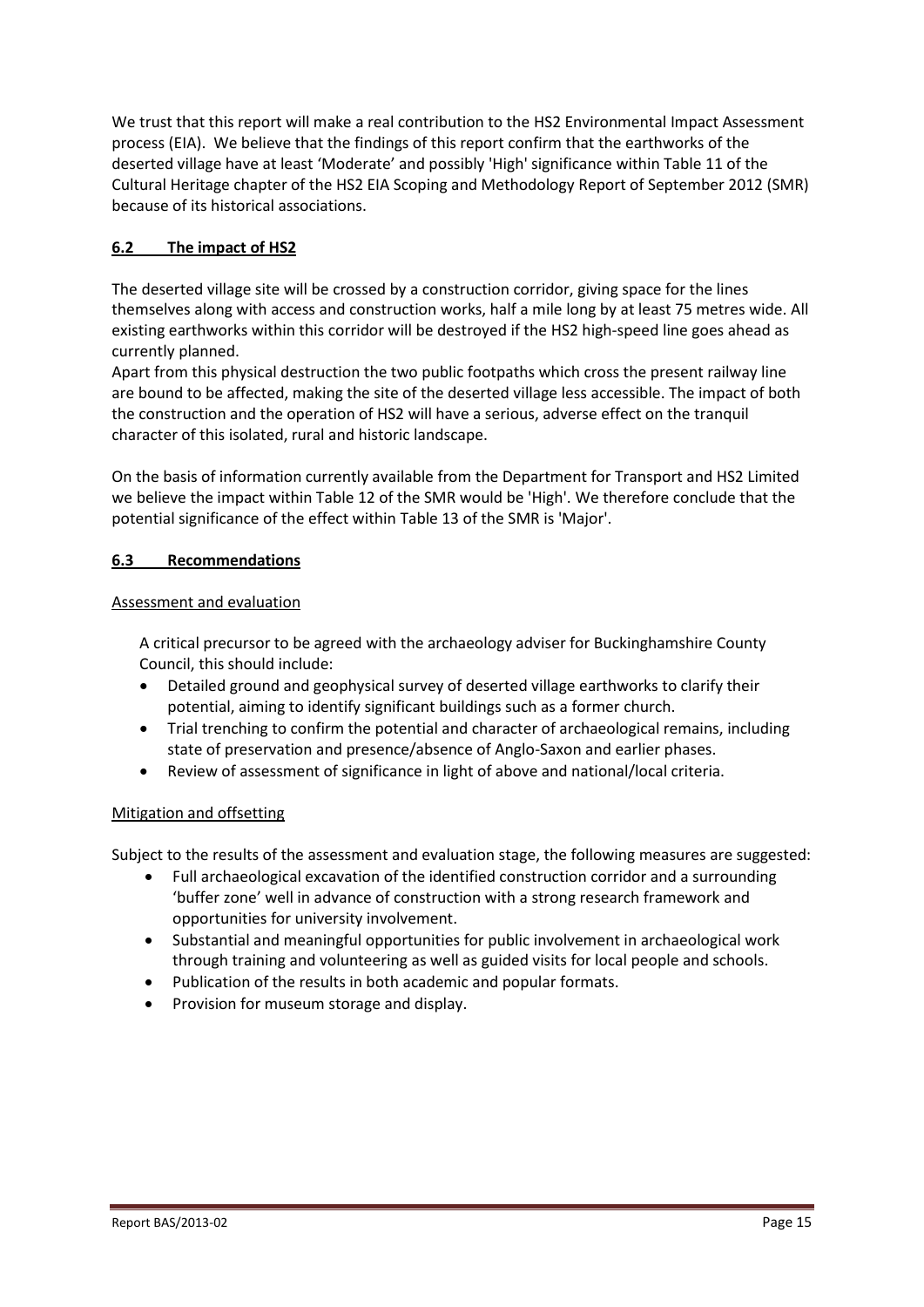#### **REFERENCES**

ABBREVIATIONS:

- BAS Buckinghamshire Archaeological Society
- CBS Centre for Buckinghamshire Studies
- HER Historic Environment Record
- OS Ordnance Survey
- RCHM Royal Commission on Historic Monuments
- VCH Victoria County History

#### **NOTES**

- 1: Doddershall House is at Ordnance Survey Grid Reference SP 72035 20121.
- 2: **Solid and Drift Geology Map** (British Geological Survey 2002) Buckingham: England and Wales sheet 219.
- 3: A Mawer and F M Stenton, **The place-names of Buckinghamshire**, volume 2 (English Place Names Soc iety 1925).
- 4: **Domesday Book: Buckinghamshire**, edited by John Morris (Phillimore, Chichester 1978) section 56.2. A fifth hide in 'Sortelai' is listed as held by Miles Crispin, one of the county's big landholders based at neighbouring Waddesdon, who held 120 hides altogether. This small holding most likely did not become part of the later Doddershall (**Domesday: Buckinghamshire**, section 23.11).
- 5: **The great roll of the pipe for 13 Henry II, 1166-1167** (London, 1889), page 110.
- 6: The archives of the Doddershall estate, almost 600 documents, are deposited and catalogued in the Centre for Buckinghamshire Studies (CBS) under D/P (Doddershall Papers).
- 7: CBS: D/P 29, Addl 23.
- 8: CBS: D/P 466.
- 9: CBS: D/P 65, 79, 80, 86, Addl 23.
- 10: L Boatwright (editor), **Inquests and Indictments from Late Fourteenth Century Buckinghamshire: The Superior Eyre of Michaelmas 1389 at High Wycombe** (Buckinghamshire Record Society, volume 29, 1994), pages 42-3.
- 11: CBS: D/P 141, Addl 1A. It is possible that the field was named after the Baron family who held land and property in both Doddershall and Shipton Lee.
- 12: CBS: D/P 104.
- 13: CBS: D/P 166 and 217.
- 14: CBS: D/P 143.
- 15: The descent of the manor through various landholders is set out in William Page (editor) **Victorian County History: Buckinghamshire**, volume 4 (1927), pages 96-7.
- 16: M Tompkins, 'Peasant Society in a Midlands Manor, Great Horwood 1400-1600' (unpublished PhD thesis, University of Leicester, 2006), pages 48, 85, 95, 106, 209.
- 17: See [http://archiver.rootsweb.ancestry.com/th/read/GEN-MEDIEVAL/2006-0](http://archiver.rootsweb.ancestry.com/th/read/GEN-MEDIEVAL/2006-)2/1139070598, for example, and following correspondence. See also G Bramhall, 'A Pigott Chronicle' (unpublished book in CBS, 1991), which acknowledges that the published pedigree is wrong, but suggests that this is only in the detail and that the descent is from the same family.
- 18: I S Leadam, **The Domesday of Inclosures 1517-1518** (two volumes, London 1897) volume 1, pages 162-3 and 202.
- 19: Leadam, volume 1, page 162.
- 20: Maurice Beresford, **The Lost Villages of England** (1965) page 107.
- 21: A C Chibnall (editor) **Early Taxation Returns: Taxation of Personal Property in 1332 and Later***,* (Buckinghamshire Record Society, volume 14, 1966) pages 8-10.
- 22: A C Chibnall and A V Woodman, **Subsidy Roll for the County of Buckingham Anno 1524** *(*Buckinghamshire Record Society, volume 8, Aylesbury 1950) pages 36 and 39.
- 23: CBS: D/P 344.
- 24: CBS: D/P AR/23A/66 quoted in M. Reed, **The Buckinghamshire Landscape** (London, 1979) page 179.
- 25: CBS: D/P Addl 1A.
- 26: M Beresford and J G Hurst, **Deserted Medieval Villages** (1971).
- 27: Buckinghamshire Historic Environment Record (HER) record ID 0343, taken from frames 219 and 221. It is understood that a Lidar survey may have been prepared in connection with a regional study for HS2. Examination of the results of this survey would certainly be informative.
- 28: Bucks HER record ID 0335.
- 29: Ordnance Survey one-inch to a mile series (1833) XLVI NW.